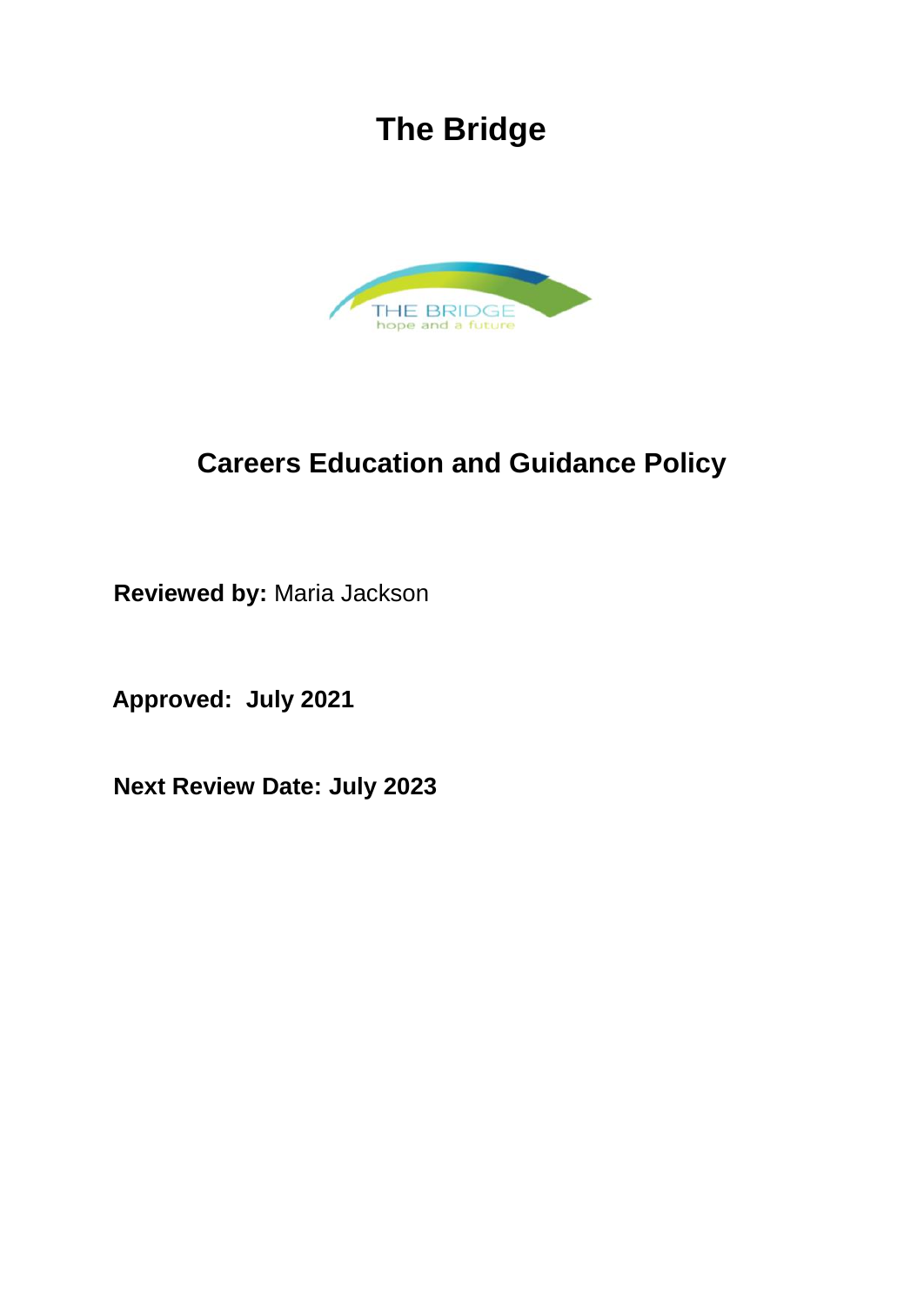# **Our Aim**

Careers provision at The Bridge is predominantly delivered through the Personal, Social, Health and Economic (PSHE) curriculum and is designed to prepare students for their futures and to ensure that they gain the understanding, skills and experience they need to make progress and succeed in learning and work. We believe that effective careers education and guidance not only contributes to the wellbeing of individuals but also to the wellbeing of their families, the communities to which they belong, wider society, businesses and the economy. Our aim is for every student to leave The Bridge with a place to continue their education or to undertake an appropriate apprenticeship that has been chosen to develop their unique potential.

The Bridge careers programme aims to:

- Encourage students to be ambitious and aspirational
- Ensure students are prepared for the next steps in their education or career
- Help students understand the changing world of work and the importance of developing transferable skills
- Support positive transitions post 16
- Support inclusion, challenge stereotypes and promote equality of opportunity
- Enable students to meet the Unique Me principle "Finding a Fulfilling Future"

# **Leadership and Management of Careers**

The Bridge Careers Education, Information and Guidance (CEIAG) is planned, delivered and evaluated by the Head of Personal Development through the PSHE curriculum. This includes co-ordinating work experience, both virtual and in real life and other careers related activities. The programme is supported by all staff in the school, with consultation and collaboration as needed and by the LIFE Trust Careers Manager. All staff contribute to CEIAG through their roles, and are aware of the barriers which may be faced by young people at The Bridge when it comes to accessing employment and educational opportunities.

Head of Personal Development: Maria Jackson

01708 76437[0 mjackson@bridge-life.co.uk](mailto:mjackson@bridge-life.co.uk)

LIFE Trust Careers Manager: Rebecca woods

01708 44736[8 rwoods@fbaok.co.uk](mailto:rwoods@fbaok.co.uk)

# **Our Offer**

Every student will be entitled to:

- Participation in The Bridge PSHE programme including careers education, information and guidance
- Learning through real or virtual work experience opportunities
- Access to a range of different careers activities including guest speakers, extra-curricular activities and one to one careers consultations with LIFE Careers Manager, Rebecca Woods
- Learning in a safe environment that challenges stereotypes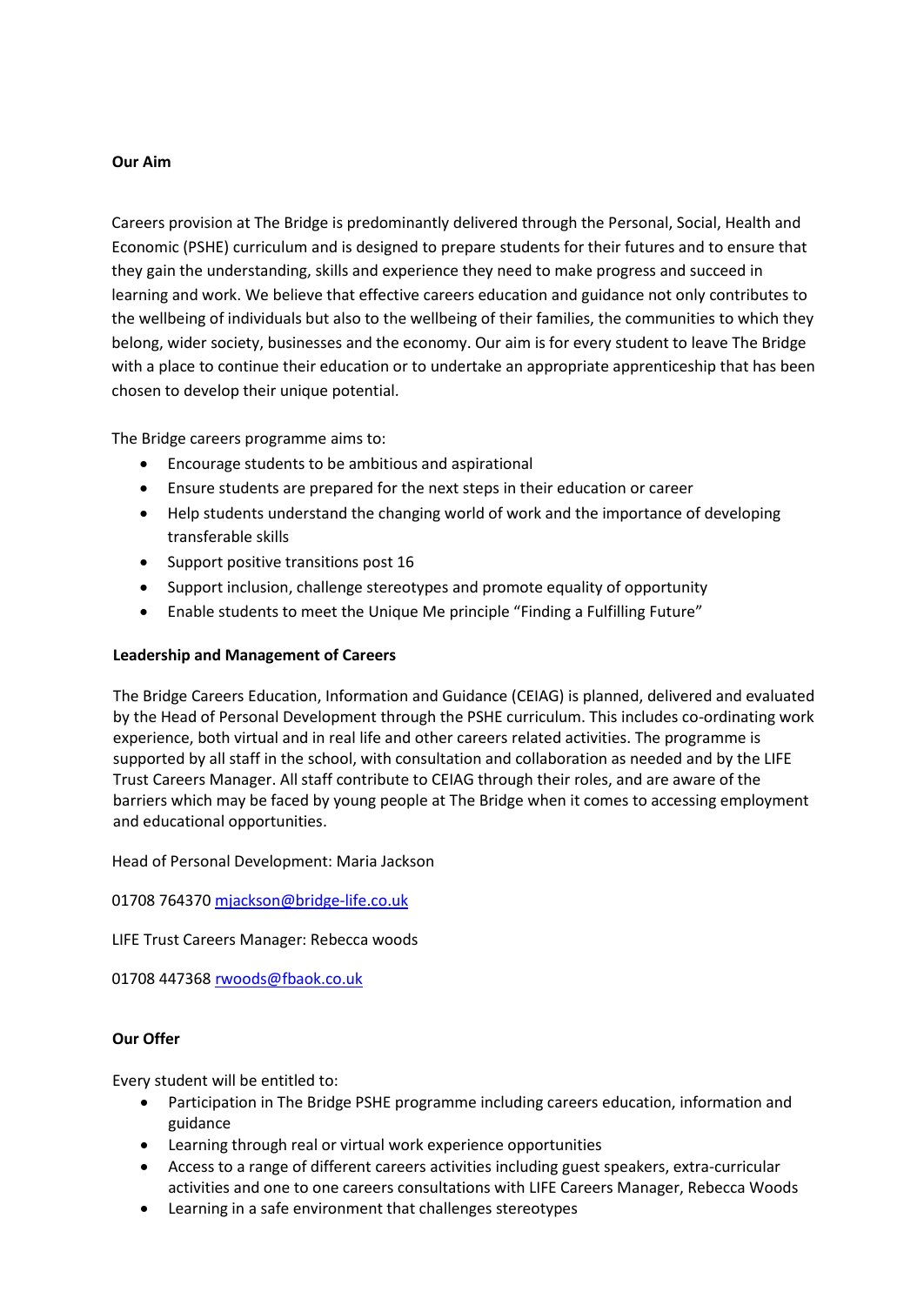- Access to a range of careers related resources including the Prospects STEPS booklets
- Colour Me personality profiling in Year 11
- Inclusion in whole school activity days as part of The Bridge Unique Me programme
- Find out about further education qualifications and apprenticeship opportunities
- Hear from a range of local providers about the opportunities they offer, through a range of events including Havering Raising the Participation Age (RPA) event, PAN Youth London Day, college open events etc
- Understand and be supported in making applications for the full range of academic and vocational courses and apprenticeships
- The opportunity to relate what they learn in lesson time to their life and career beyond The Bridge

# **Career information**

Career information is available:

- Through the careers corner in the PSHE classroom
- Through lesson time devoted to careers as part of the PSHE curriculum. This includes the provision of suitable websites and resources
- Through LIFE Careers Manager, Rebecca Woods who meets with all Year 11 students on a one to one basis and can be booked for additional consultations
- Through Unique Me whole school activities

#### **Current Priorities**

Our careers programme is informed by these current priorities:

- To be fully Gatsby compliant
- Supporting individual aspirations, improving attainment and ensuring positive destinations
- Meeting the needs of specific groups including children with social, emotional and mental health issues, looked after children, young carers, children from disadvantaged backgrounds and children with special educational needs and disabilities
- Developing students career management skills, especially those associated with adaptability, resilience, enterprise and employability
- Improving young peoples' working lives by helping them to identify the values that are important to them such as contributing to the wellbeing of others through their paid and voluntary work and working in greener ways
- Developing the use of digital technologies to meet young peoples' career development needs in conjunction with face to face support
- Working with parents, carers, alumni and education, community and business partners to meet students' career development needs

#### **Key Stage 3 Provision and Aim**

• An introduction to careers resources at The Bridge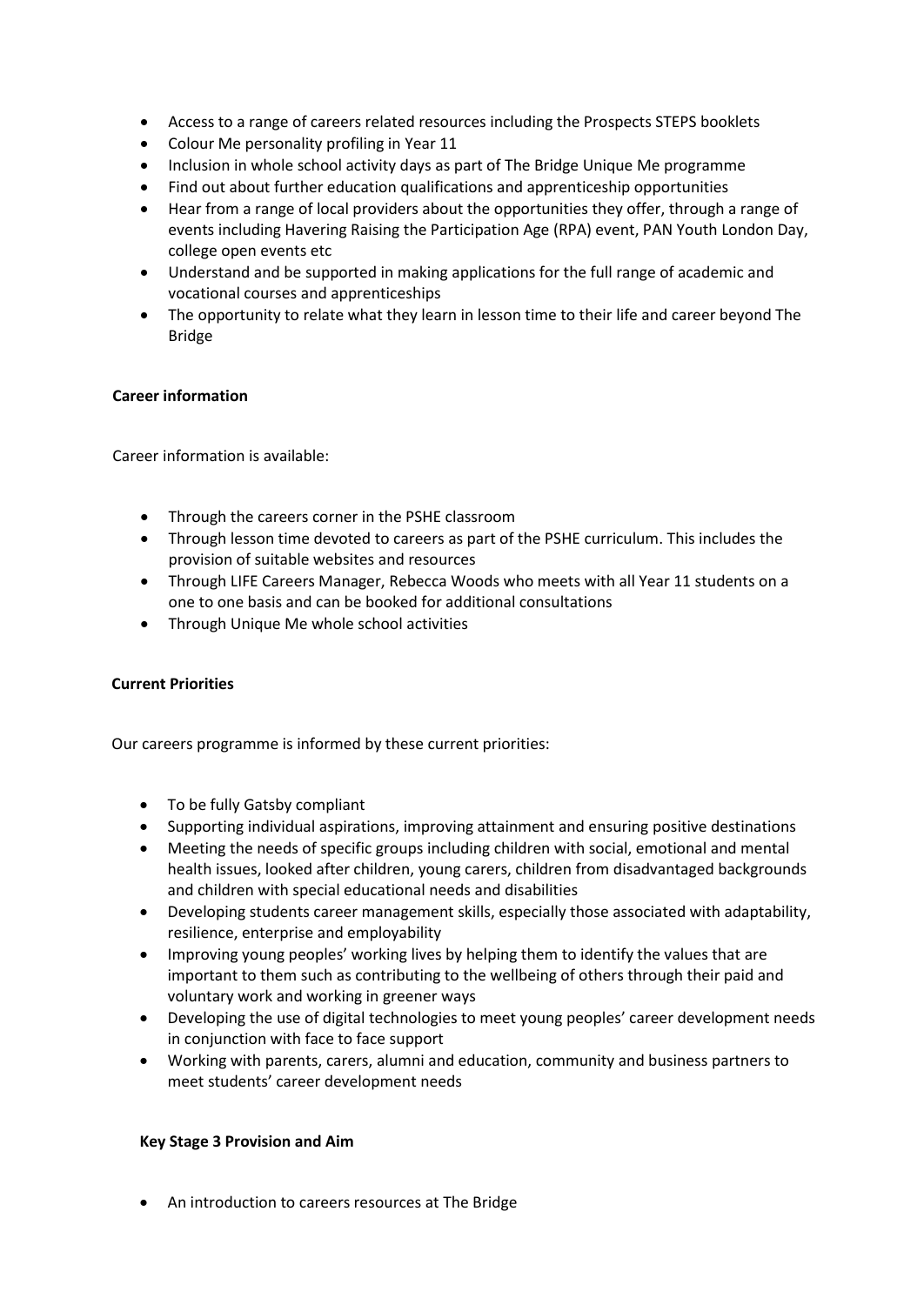- Lesson time to work on STEPS booklets looking at changes and transitions, help and support at school, skills and learning styles
- Access to a variety of appropriate resources
- Extracurricular trips to build positive relationships between peers and teachers, good communication skills and confidence and resilience building
- The Real Game Activity Day focussing on the world of work
- Access to The LIFE Trust Careers Fair

By the end of Key Stage 3, students will have:

- A better understanding of the range of careers and opportunities post 16
- A better understanding of their strengths and areas for development
- Developed employability soft skills such as teamwork, communication, creativity and resilience through the school curriculum and extracurricular activities
- The opportunity to take on positions of responsibility at The Bridge eg; Student Council Representative, LIFE Ambassador, Pet Prefect, Peer Mentor

# **Key Stage 4 Provision and Aim**

- Lesson time devoted to ASDAN "Careers and your Future" module including Year 10 and 11 STEPS booklets looking at career pathways, employability skills, personal strengths and areas for development, CV writing
- Access to a variety of appropriate resources
- Opportunity for work experience both virtual and real life
- One to one careers consultations with Rebecca Woods, LIFE Careers Manager
- Information on and attendance at college and sixth form open events including the local RPA event
- Targeted support for application writing and interview attendance where necessary
- Tracking all Year 11 students and their intended destinations to ensure suitable selections are made to the needs of each individual student
- Parent consultations to ensure suitability of course, location and transition
- Extracurricular trips, visits and clubs to continue developing important soft skills such as communication, resilience and teamwork
- Access to The LIFE Trust Careers Fair
- Colour Me personality profiling in Year 11 to help with identification of strengths and areas for development and CV writing
- Liaison between the Head of Personal Development at The Bridge and student destinations (SENDCo, Designated Safeguarding Lead etc) to ensure the smooth transition of students with social, emotional and mental health needs
- College and sixth form liaison on GCSE results day if necessary

By the end of Key Stage 4, students will have:

- Enhanced employability skills
- A personalised careers plan and action points
- Completed a period of up to one week's work experience
- Been given direct contact and access to employers and education providers